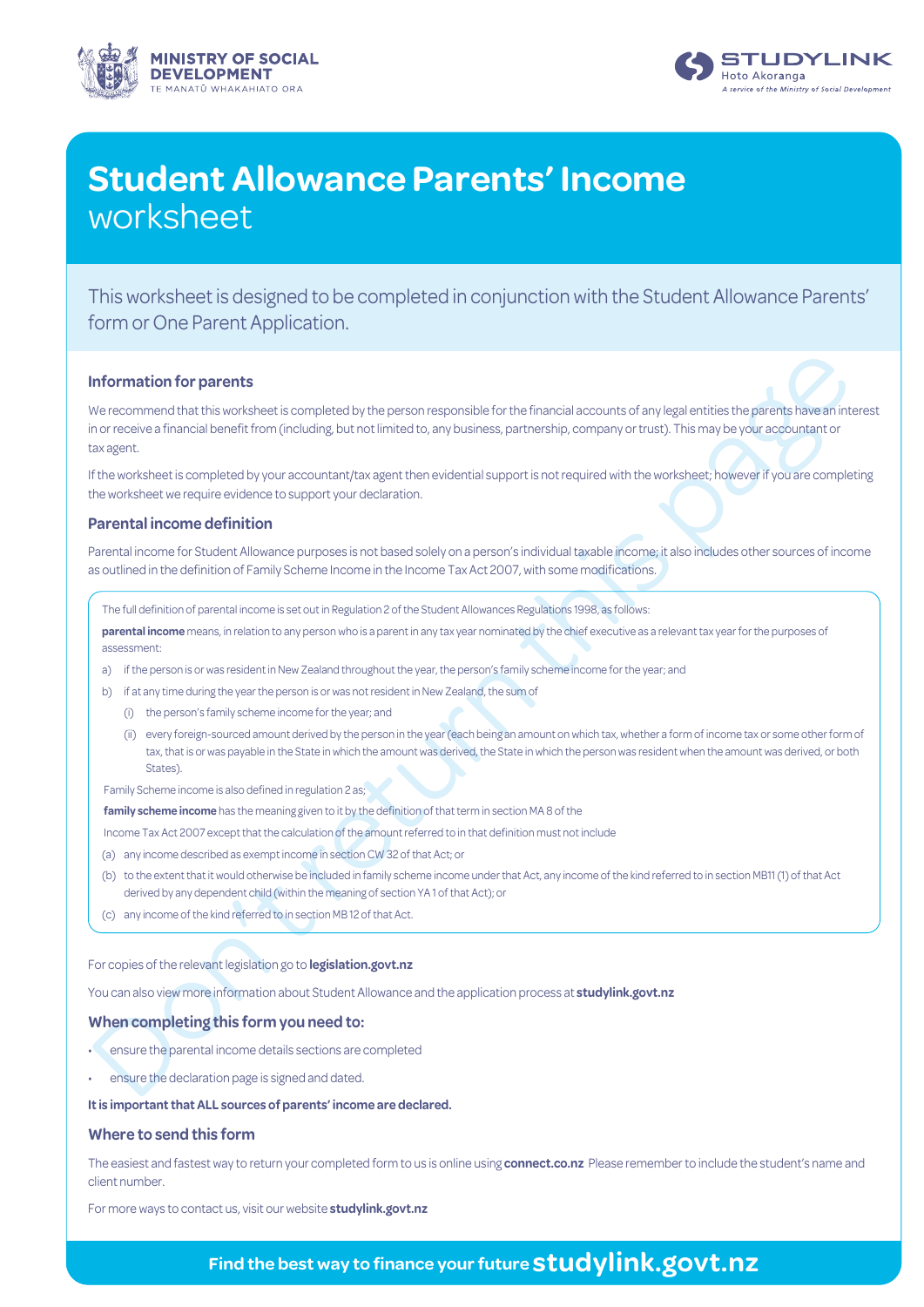## **Part 1: Personal details**

#### **1. What is the student's legal name?**

This is their legal name as it appears on their Passport or Birth Certificate. This form can be used for more than one student from the same family.

#### **First student**

| <b>First name</b>                                                                                                                                                                               | Middle name(s) | Surname or family name        |  |  |
|-------------------------------------------------------------------------------------------------------------------------------------------------------------------------------------------------|----------------|-------------------------------|--|--|
|                                                                                                                                                                                                 |                |                               |  |  |
| First student's date of birth<br>Month<br>Day<br>Year                                                                                                                                           |                |                               |  |  |
| <b>Second student</b>                                                                                                                                                                           |                |                               |  |  |
| <b>First name</b>                                                                                                                                                                               | Middle name(s) | Surname or family name        |  |  |
|                                                                                                                                                                                                 |                |                               |  |  |
| Second student's date of birth                                                                                                                                                                  |                |                               |  |  |
| Month<br>Day                                                                                                                                                                                    | Year           |                               |  |  |
| <b>Third student</b>                                                                                                                                                                            |                |                               |  |  |
| <b>First name</b>                                                                                                                                                                               | Middle name(s) | <b>Surname or family name</b> |  |  |
|                                                                                                                                                                                                 |                |                               |  |  |
| Third student's date of birth                                                                                                                                                                   |                |                               |  |  |
| Day<br>Month<br>Year                                                                                                                                                                            |                |                               |  |  |
| What is the student's client number?<br>2.<br>This is the number given to the student by StudyLink or Work and Income. This form can be used for more than one student from the same<br>family. |                |                               |  |  |
| <b>First student</b>                                                                                                                                                                            |                |                               |  |  |
| <b>Second student</b>                                                                                                                                                                           |                |                               |  |  |
| <b>Third student</b>                                                                                                                                                                            |                |                               |  |  |
| What are the parents' legal names?<br>3.<br>These are your legal names as they appear on your Passports or Birth Certificates.                                                                  |                |                               |  |  |

#### **First parent**

| <b>First name</b> | Middle name(s) | Surname or family name | <b>Relationship to student</b> |
|-------------------|----------------|------------------------|--------------------------------|
|                   |                |                        |                                |

#### **Second parent**

| <b>First name</b> | Middle name(s) | Surname or family name | Relationship to student |
|-------------------|----------------|------------------------|-------------------------|
|                   |                |                        |                         |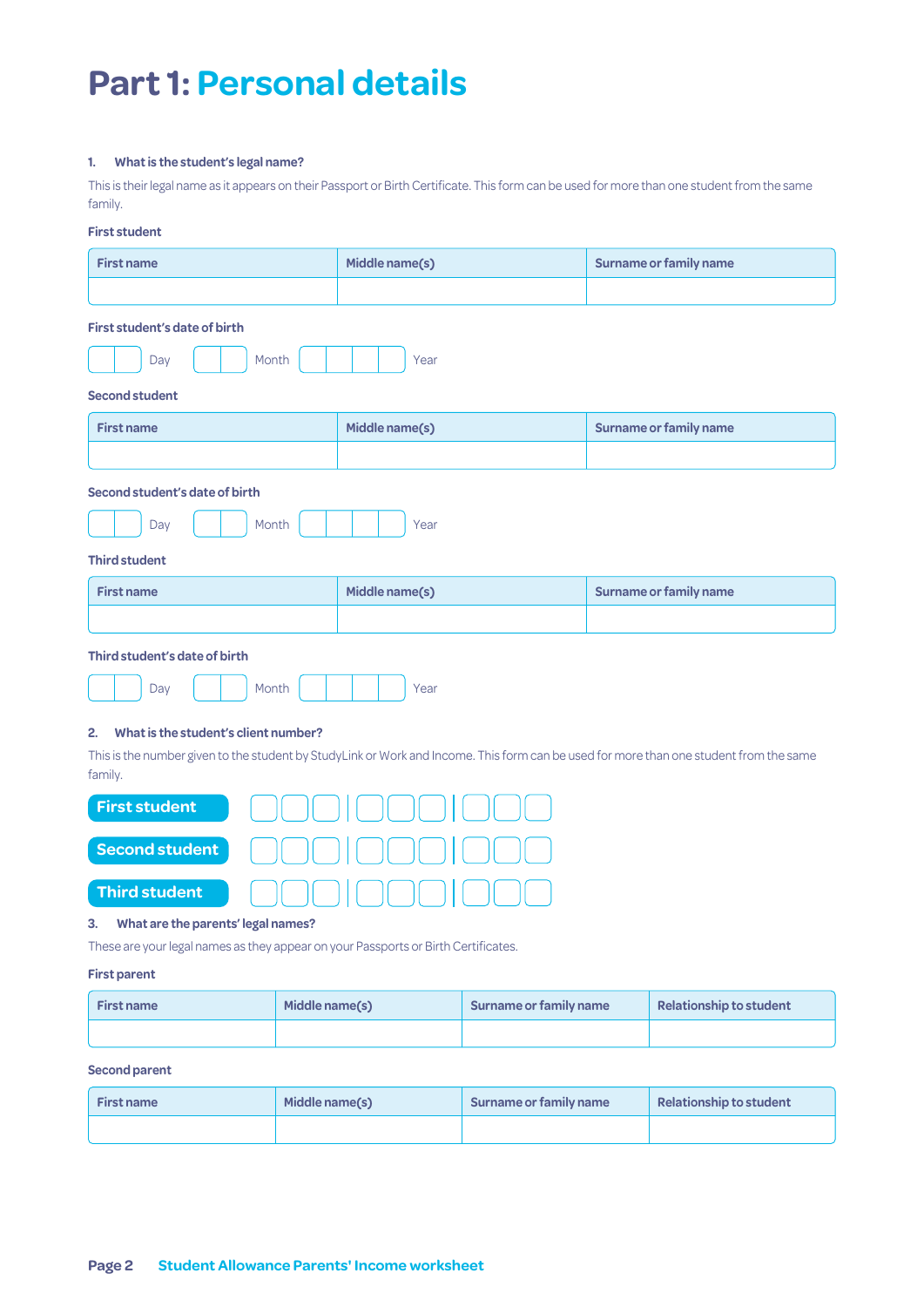## **Part 2: Parents' income details**

#### **Current annual gross income**

Please provide us with your current annual gross income. If your income has not changed since the last complete tax year, we can accept those details as your current income.

Please state what tax year your income declaration is for:



All income amounts (including all foreign sourced income) must be in New Zealand Dollars (NZ\$).

#### **Income from all sources**

We require evidence to support all declarations of income in the following table. Where the worksheet is completed by your accountant or tax agent and they have provided their details and signed the declaration page, evidence is not required.

**Note**: Losses are generally treated as NIL income and cannot be offset against other income sources. Please refer to the 'Information for parents' on page 7 for more information on the below income sources.

| Income source table                                                                                                                                                                                                                                                                         | <b>First parent</b> | <b>Second parent</b> |
|---------------------------------------------------------------------------------------------------------------------------------------------------------------------------------------------------------------------------------------------------------------------------------------------|---------------------|----------------------|
| <b>Salary and wages</b><br>Any gross yearly salary/wages from an employer, including overtime and other taxable allowances.                                                                                                                                                                 | \$                  | \$                   |
| Ministry of Social Development payments<br>This includes any main benefits (for example, Jobseeker Support, Sole Parent Support, Supported<br>Living Payments), Student Allowance or New Zealand Superannuation.                                                                            | \$                  | \$                   |
| <b>Shareholder salaries</b><br>Any gross salary payments received from a company you have shareholdings in.                                                                                                                                                                                 | \$                  | \$                   |
| <b>Interest</b><br>Gross interest earned from any source.                                                                                                                                                                                                                                   | \$                  | \$                   |
| <b>Dividends</b><br>Distributions received from a private or publicly listed company.                                                                                                                                                                                                       | \$                  | \$                   |
| <b>Accident compensation</b><br>The amount you receive from Accident Compensation Corporation (ACC), a private insurer or<br>employer (this does not include compensation for a loss other than a loss of income or any lump<br>sum compensation under the Accident Compensation Act 2001). | \$                  | \$                   |
| Net rental income<br>All gross profit made from all rental properties you own, less expenses incurred.                                                                                                                                                                                      | \$                  | \$                   |
| <b>Business net income (sole trader)</b><br>All gross income received by the business, less all expenses incurred.                                                                                                                                                                          | \$                  | \$                   |
| Partnership net income<br>Your proportion of gross income received by the partnership, less all expenses incurred by the<br>partnership.                                                                                                                                                    | \$                  | \$                   |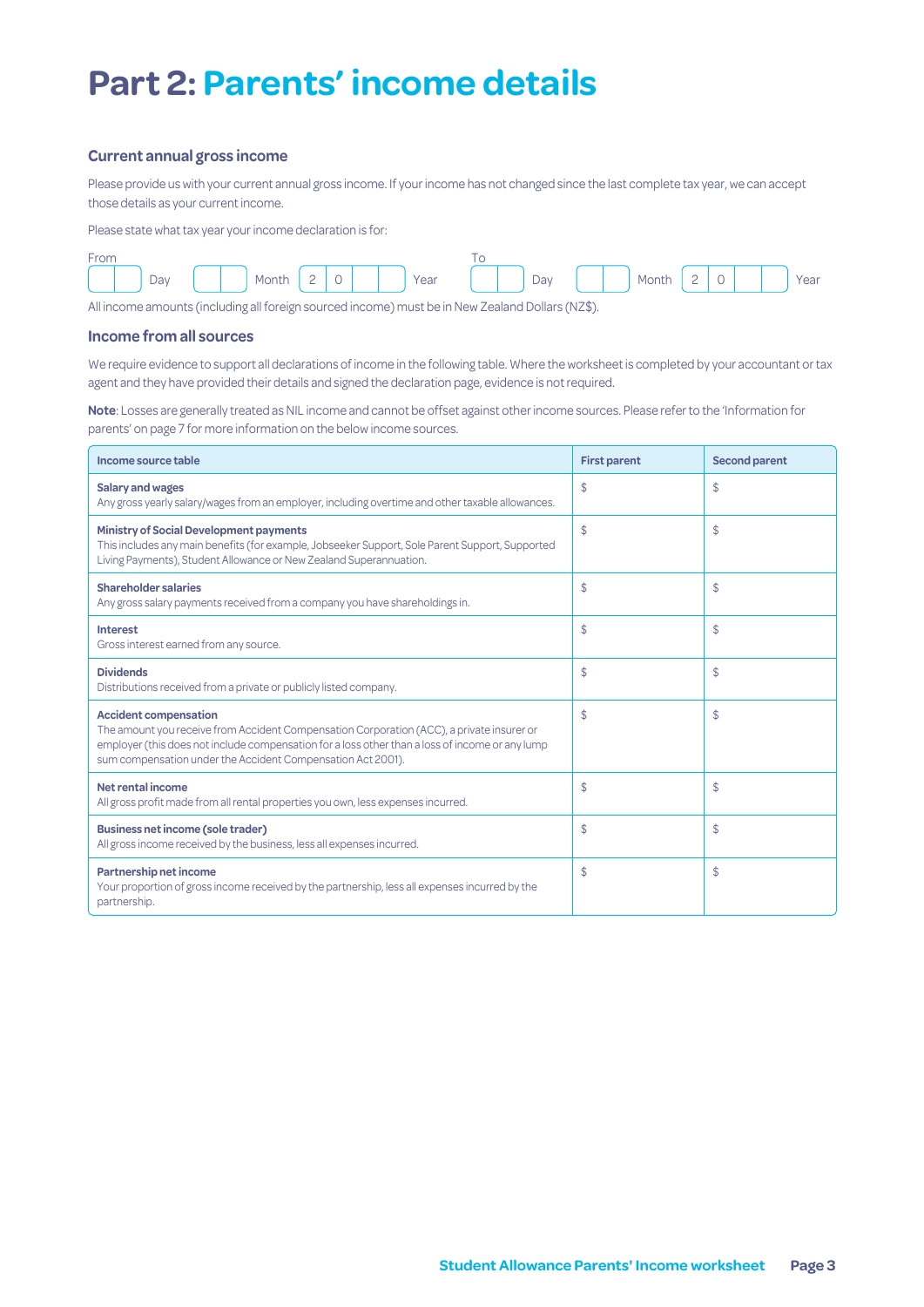| Income source table                                                                                                                                                                                                                                                                                                                                                                  | <b>First parent</b> | <b>Second parent</b> |
|--------------------------------------------------------------------------------------------------------------------------------------------------------------------------------------------------------------------------------------------------------------------------------------------------------------------------------------------------------------------------------------|---------------------|----------------------|
| Income of major shareholder held in a closely held company<br>The greater of either zero or the amount calculated using the following formula:<br>(persons (parents') interest + attributed interest) x (income-dividends)                                                                                                                                                           | \$                  | \$                   |
| <b>Director fees</b><br>Fees distributed from a company to a director for services performed.                                                                                                                                                                                                                                                                                        | \$                  | \$                   |
| <b>Trust beneficiary income</b><br>All income distributed from a trust to a beneficiary.                                                                                                                                                                                                                                                                                             | \$                  | \$                   |
| Attributable trustee income (settlors only)<br>All income for the year of a trust that has not been distributed as beneficiary income.                                                                                                                                                                                                                                               | \$                  | \$                   |
| <b>Trustee fees</b><br>All fees distributed from a trust to a trustee for services performed.                                                                                                                                                                                                                                                                                        | \$                  | \$                   |
| <b>Personal drawings</b><br>Any payments withdrawn from any entity for personal use in addition to the salary and profit.<br>This excludes any payments that are from a parent's capital ownership of an investment activity or<br>business that are:<br>not payments by a trustee and<br>are received on capital account and<br>not a loan.                                         | \$                  | \$                   |
| Other payments that exceed \$5,000.00<br>Payments received from any other source and used for your family's usual living expenses or to<br>replace loss or diminished income.                                                                                                                                                                                                        | \$                  | \$                   |
| <b>Income from boarders</b><br>Taxable income from boarders as defined by Inland Revenue.                                                                                                                                                                                                                                                                                            | \$                  | \$                   |
| <b>Tax exempt income</b><br>Salary and wages exempt from income under specific agreements in New Zealand.                                                                                                                                                                                                                                                                            | \$                  | \$                   |
| Pensions and annuities, distributions from superannuation/retirement savings schemes<br>The full amount of any overseas pensions (taxable and non-taxable) and 50% of the amount of<br>any New Zealand pension or annuity payments from life insurance or distributions from a private<br>superannuation fund/retirement savings schemes (not including New Zealand Superannuation). | \$                  | \$                   |
| <b>Attributable fringe benefits</b><br>Fringe benefits provided by a company you hold voting interest of 50% or more and/or market value<br>interests of 50% or more (if market value circumstances exist).                                                                                                                                                                          | \$                  | \$                   |
| Salary exchanged for private use of an employer-provided motor vehicle<br>The amount of the reduction in your salary when agreeing to a lower salary in exchange for use of a<br>company motor vehicle.                                                                                                                                                                              | \$                  | \$                   |
| <b>Employer provided short-term charge facilities</b><br>The amount of short-term charge facilities where it is not already included in your taxable income.                                                                                                                                                                                                                         | \$                  | \$                   |
| <b>Portfolio Investment Entity income (PIE)</b><br>Includes taxable and non-taxable income attributed by a Portfolio Investment Entity.                                                                                                                                                                                                                                              | \$                  | \$                   |
| Income equalisation scheme deposits<br>Includes any deposits made to Inland Revenue as a part of an income equalisation scheme and any<br>interest earned on those deposits. Withdrawals from certain schemes are not considered income.                                                                                                                                             | \$                  | \$                   |
| Income equalisation scheme withdrawals<br>Includes any withdrawals from adverse events income equalisation schemes and forest thinning<br>operations income equalisation scheme. Deposits to these schemes are not considered income.                                                                                                                                                | \$                  | \$                   |
| Other sources of income<br>If there are any further income sources not included above (i.e. non-NZ tax resident overseas<br>taxable income) please state here. This includes where you might have directly or indirectly<br>deprived yourselves of income (which would result in the student getting a Student Allowance or<br>payment at a higher rate).                            | \$                  | \$                   |
| TOTAL INCOME: The total of ALL income in this Income source table                                                                                                                                                                                                                                                                                                                    | \$                  | \$                   |

#### **Income offsets**

For Student Allowance parental income purposes, offset of losses between entities generally cannot occur. Where any offsets have occurred as part of calculations above, please explain why this is allowable under section MB 3(3) of the Income Tax Act 2007.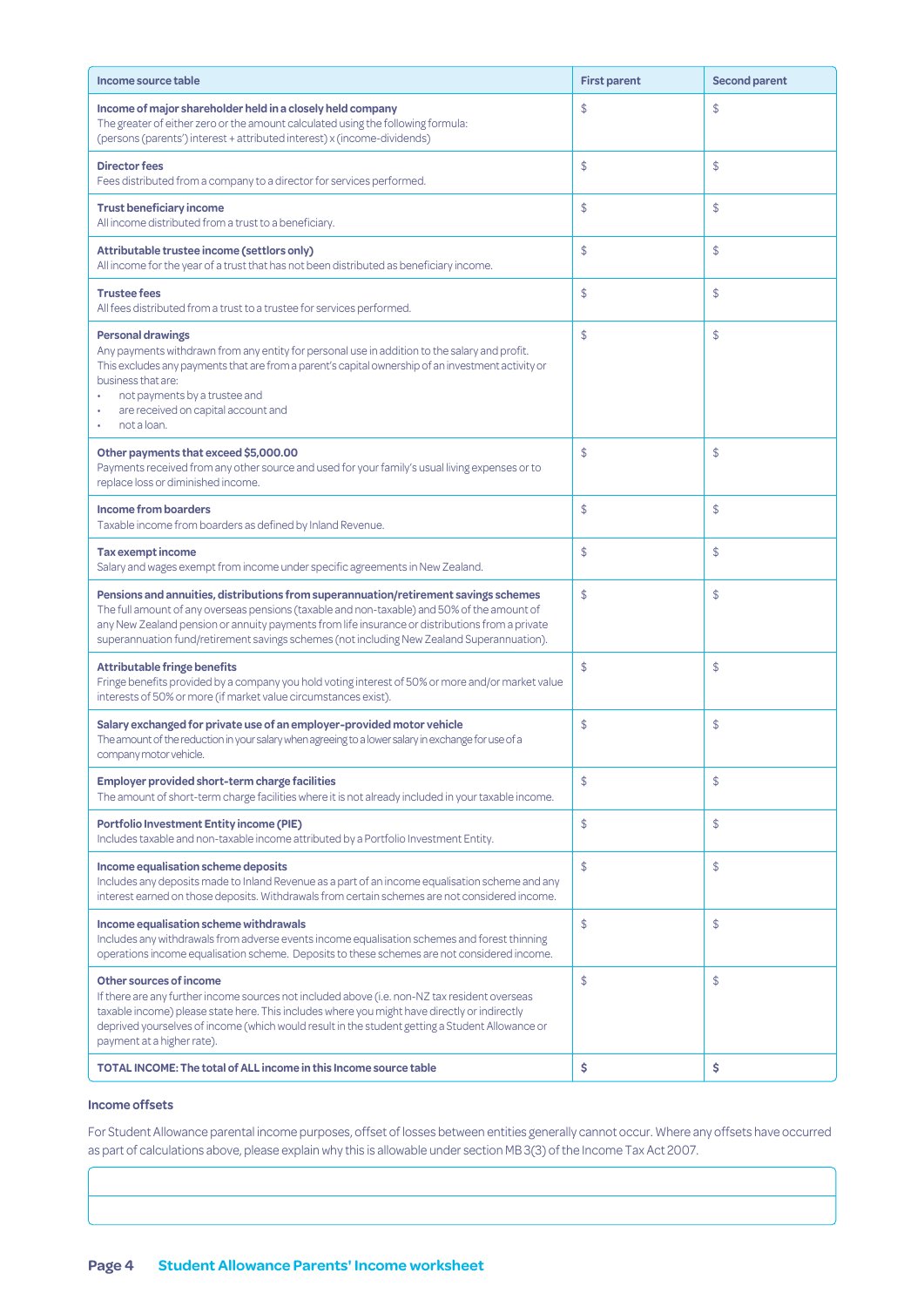## **How we protect your privacy**

## **Collecting your information**

**We collect your personal information, so we can provide income support, NZ Super or Veteran's Pension, Student Allowance, or Loans and connect you with employment, education and housing services. We do this under various Acts, which are all listed on our website at [workandincome.govt.nz/p](http://www.workandincome.govt.nz/about-work-and-income/privacy-notice/index.html)rivacy**

- To help us do this, we collect information about your identity, your relevant history, and your eligibility for our services.
- We get this information directly from you, and we sometimes collect information about you from others, including other government agencies.
- You can choose not to give us your personal information, but we might not be able to help you if you don't.

### **Using your information**

#### **We use the information you give us to make decisions about the best way to help you.**

- These decisions may be about:
	- whether you're eligible for our services
	- running our operations and ensuring our services are effective
	- the services we'll provide in the future.

### **Sharing your information**

**Sometimes, we need to share your information outside our Ministry to reach our goal of helping New Zealanders to be safe, strong, and independent.**

- To do this, we may share your information with:
	- prospective employers to help you find work
	- contracted service providers that help us to help you
	- health providers if we need your medical information to assess your eligibility
	- other government agencies when we have an agreement with them
	- some other governments if you may be eligible to get or are getting an overseas pension.
- We also share personal information when the law says we have to.

### **Respecting you and your information**

**We make sure we follow the Privacy Act to do what's right when we use your information.**

- We treat you and your information with respect, by acting responsibly and being ethical.
- We make sure any technology we use meets strict security standards so it keeps your information safe.

### **Get in touch if you have a question**

#### **You have a right to ask to see your personal information, and to ask for it to be corrected if it's wrong.**

- If you have a question or a complaint, please get in touch.
- You can find full details about what we do with personal information in our privacy notice at: **[workandincome.govt.nz/p](http://www.workandincome.govt.nz/about-work-and-income/privacy-notice/index.html)rivacy**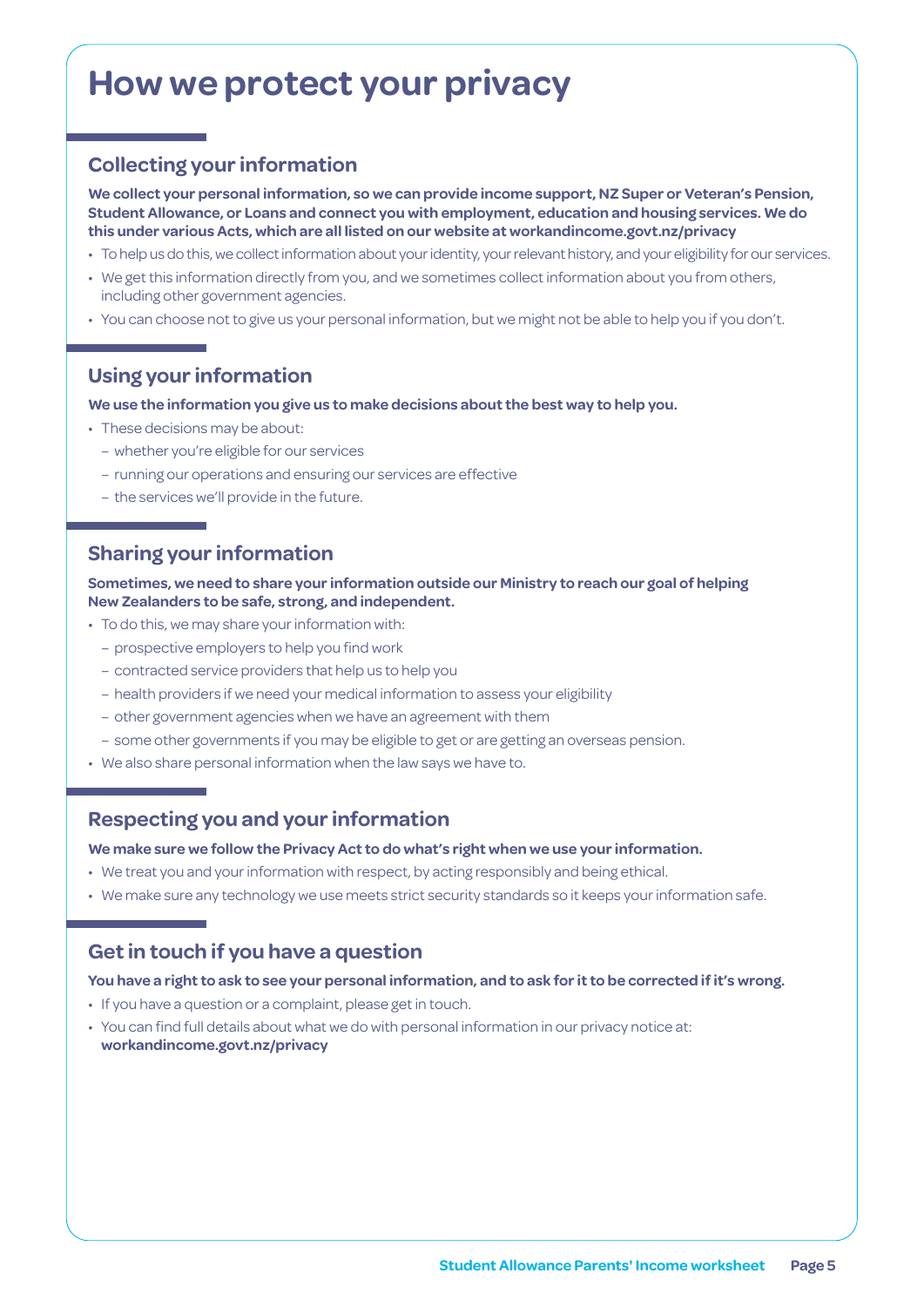## **Part 3: Declaration**

#### **Parents' declaration**

I confirm that the information that I have provided is true and I have not left anything out. I understand that I may be asked to provide further proof to support the income details that I have given. I understand that StudyLink reserves the right to review the information I have provided and that I may be prosecuted if I make a false or misleading statement in this form, which includes leaving anything out. I acknowledge that I have read and understood the Privacy Statement.

**Note**: if both parents have income declared on this worksheet, both parents need to sign this declaration.

### **First parent's signature**

| <b>Second parent's signature</b>       |                                                                                                                                    | Day          | $\overline{2}$<br>Month<br>Year<br>$\Omega$ |
|----------------------------------------|------------------------------------------------------------------------------------------------------------------------------------|--------------|---------------------------------------------|
| <b>First parent accountant details</b> |                                                                                                                                    |              |                                             |
| require further evidence.              | Please tick this box if you give permission for StudyLink to contact your accountant/tax agent if we have any further questions or |              |                                             |
|                                        | Please confirm your accountant/tax agent details below:                                                                            |              |                                             |
| <b>First name</b>                      | <b>Surname or family name</b>                                                                                                      |              | <b>Business name (if applicable)</b>        |
|                                        |                                                                                                                                    |              |                                             |
|                                        |                                                                                                                                    |              |                                             |
| Phone                                  |                                                                                                                                    | <b>Email</b> |                                             |

| <b>First name</b> | <b>Surname or family name</b> |              | <b>Business name (if applicable)</b> |
|-------------------|-------------------------------|--------------|--------------------------------------|
|                   |                               |              |                                      |
| Phone             |                               | <b>Email</b> |                                      |
|                   |                               |              |                                      |
|                   |                               |              |                                      |

#### **Declaration for Accountant/Tax Agent**

If you have completed/provided the income information on this worksheet and you are the accountant/tax agent of the parent/s, please provide your details and sign below.

| <b>First name</b>                  | <b>Surname or family name</b> |              | <b>Business name (if applicable)</b>        |  |  |
|------------------------------------|-------------------------------|--------------|---------------------------------------------|--|--|
|                                    |                               |              |                                             |  |  |
| Phone                              |                               | <b>Email</b> |                                             |  |  |
|                                    |                               |              |                                             |  |  |
| Accountant's/Tax Agent's signature |                               |              |                                             |  |  |
|                                    |                               | Day          | $\overline{c}$<br>Month<br>$\Omega$<br>Year |  |  |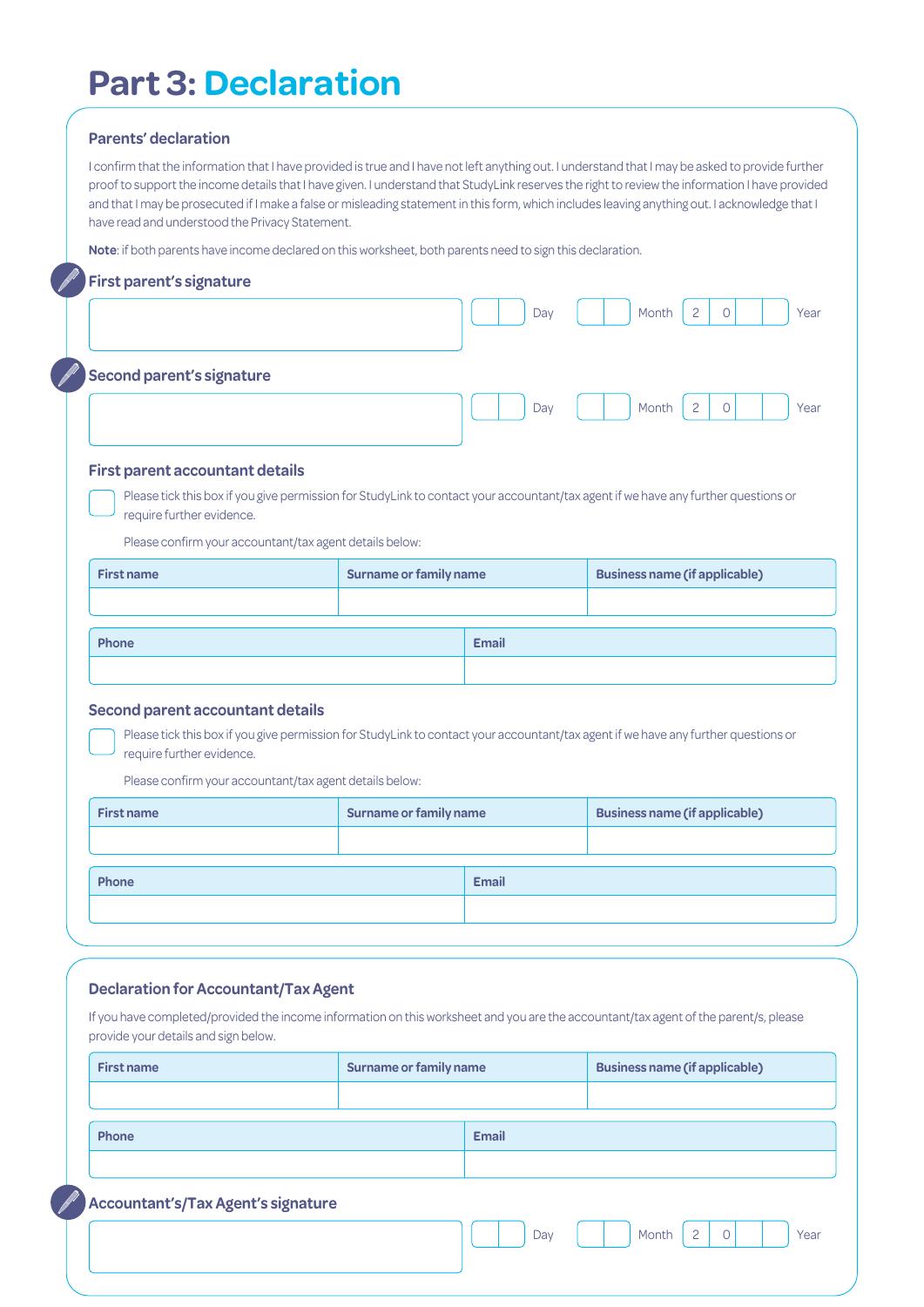# **Information for parents**

## **Definition of a parent**

A parent includes a natural or adoptive parent, step-parent<sup>1</sup>, partner<sup>2</sup> of a parent, some caregivers, and any other person acting in place of a parent<sup>3</sup> who is financially responsible for the student.

#### **Caregivers who are not parents**

A person (including their spouse or partner) who is, or has been, a caregiver of a student is not considered a parent if they:

- are receiving or have received a Foster Care Allowance, Orphan's Benefit or Unsupported Child's Benefit for the student, or
- are providing or have provided a Transition Support Living Arrangement through Oranga Tamariki for the student.

## **Income definitions**

For more information on Parental income, please refer to 'Parents' income – Student Allowance definition' in the glossary section on the StudyLink website: **studylink.govt.nz**

#### **Offsetting income losses – MB 3 of Income Tax Act 2007**

**Income definitions**<br>
For mask throughly approach to Pares' income - Student Moseons definitor in the goosey serior on the Study investigation for the Study investigation for the Study investigation of the Study investigat For Student Allowance parental income purposes, where a loss has occurred, it is generally regarded as nil income: an exception does exist to this rule. Where a parent has multiple business or investment activities of a kind that are normally associated with each other, a loss from one activity may be able to be offset against the profit from the other activity.

#### **Ministry of Social Development payments**

This is the gross amount of any income from a main benefit that you receive from Work and Income, New Zealand Superannuation or from a Student Allowance.

Note: A main benefit includes, Jobseeker Support, Sole Parent Support, Supported Living Payment, Emergency Benefit, Youth Payment and Young Parent Payment. Any supplementary assistance you receive (e.g. Accommodation Supplement) is not included as income.

#### **Salary/Wages**

This is the total amount of any salary or wages (taxable or nontaxable) you are paid by an employer. This includes paid parental leave and overseas salary and wages. This does not include non-taxable allowances or any wages you draw from a business, partnership or company you operate.

#### **Shareholder salaries**

This is the gross salary or remuneration distributed from a company to a shareholder for services performed. This is paid before the final net profit is determined. This is listed as an expense from the company.

#### **Interest**

Gross interest earned from any source. This includes any money earned from an interest bearing bank account.

#### **Dividends**

Dividends are part of a company's profit that is passed on to its shareholders. These are paid to shareholders according to the proportion of the company they own. Unit trusts are treated as companies for tax purposes and unit trust distributions are treated as dividends.

#### **Accident compensation**

Any ongoing gross payments paid to you as a result of an accident/ injury. This does not include compensation for a loss other than for a loss of income or any lump sum compensation under the Accident Compensation Act 2001.

#### **Net rental income**

This is the net income (gross income less expenses) made from all rental properties that you own. Income from rental properties that are part of a business or trust must be included in any business or trust income declared.

#### **Business net income (Sole Trader)**

This is the gross amount of any income that is received as a result of business activity less all expenses.

#### **Partnership net income**

Your proportion of net income (gross income less expenses) received by the partnership.

#### **Director fees**

All fees distributed from a company to a director for services performed.

*Continued …*

<sup>1</sup> A step parent is a person who is married, or in a civil union or de facto relationship with, the parent of the student.

<sup>2</sup> A partner is a person who is married, or in a civil union or de facto relationship with, the parent of the student.

<sup>3</sup> A person acting in place of a parent can include grandparents, other relatives (including whangai), and some current and former caregivers and guardians of the student.